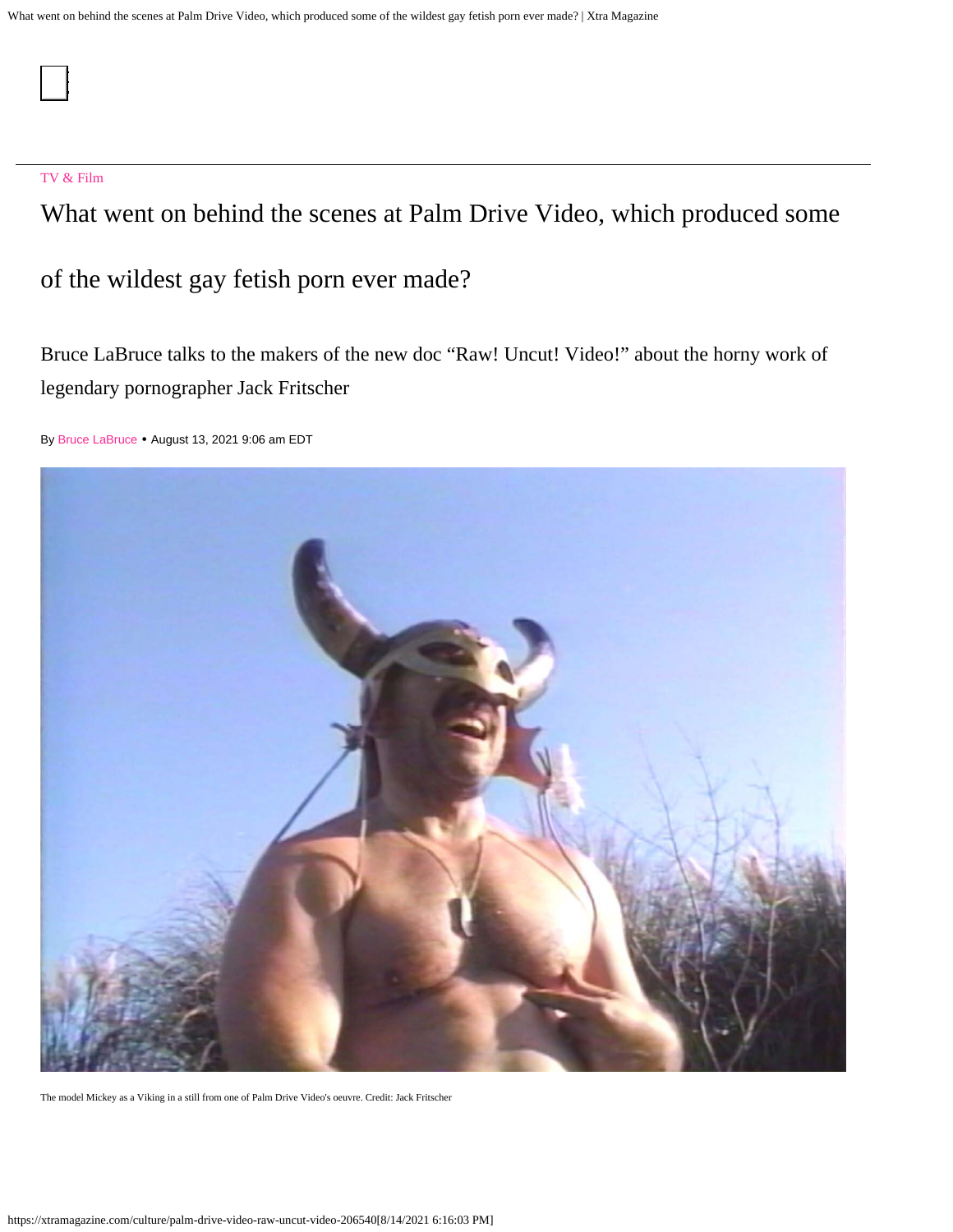T he new documentary *[Raw! Uncut! Video!](https://www.rawuncutvideo.com/)* takes as its subject the fetish porn video company Palm<br>Drive Video, created by the legendary Jack Fritscher (founding San Francisco editor of the notori<br>Drummer magazine) and his Drive Video, created by the legendary Jack Fritscher (founding San Francisco editor of the notorious *[Drummer](https://drummermagazine.men/Drummer/index.htm)* magazine) and his longtime companion and husband, producer Mark Hemry.

Fritscher's story alone could provide material for several documentaries: he attended a Catholic seminary for both high school and college (remarkably remaining celibate throughout), became a tenured professor and assumed a variety of academic posts at universities and art institutes, wrote novels (including 1968's *I Am Curious (Leather)*) and non-fiction works (including the first book to investigate gay Wicca and witchcraft) and made videos and photographs that are now in important collections around the world.

ADVERTISEMENT

Growing up in the repressed 1950s, Fritscher became a member of the army of lovers and perverts who moved to San Francisco in the early '70s to explore their homosexuality. In 1977, he became editor-in-chief of *Drummer*, a magazine devoted to the "leathersex" lifestyle—a particularly extreme expression of the gay sexual militancy that became the driving force of the liberation movement in the West: men unrelentingly pursuing their sexual desires and fantasies as a core part of their lives.

The international distribution of *Drummer* spread articles about and images of leather and rubber styles and aesthetics and [BDSM](https://xtramagazine.com/love-sex/from-vanilla-to-bdsm-in-just-a-few-weeks-71607) (bondage, discipline, dominance and submission, sadomasochism) practices around the globe, unapologetically promoting a gay movement without boundaries—a politically sexual radicalization of homosexual freedom. Fritscher also instigated the sexual appreciation of larger gay males—known [these days](https://www.vice.com/en/article/mbyg4a/chasing-bears-taught-me-to-accept-my-body) [as "bears](https://www.vice.com/en/article/mbyg4a/chasing-bears-taught-me-to-accept-my-body)"—and of older gay men, launching the ["daddy" revolution](https://xtramagazine.com/love-sex/how-i-learned-to-love-being-a-daddy-72909) that still holds sway in gay culture.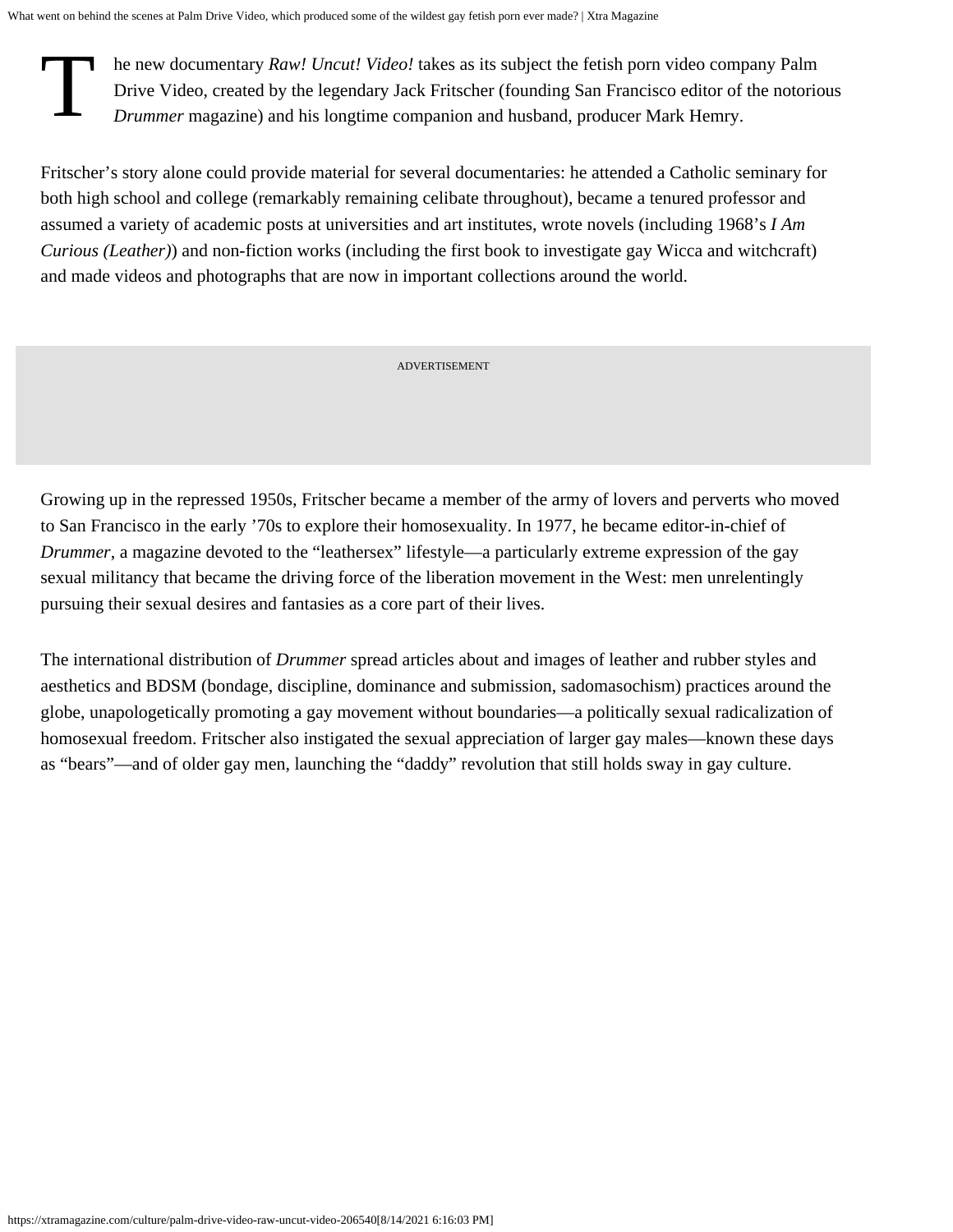

Mark Hemry (left), Jack Fitscher and their dog Rosie. Credit: Courtesy Alex Clausen and Ryan A. White

When Fritscher met Hemry the night after the [White Night riots](https://www.history.com/news/what-were-the-white-night-riots) (triggered by the light sentencing of the man who assassinated pioneering gay politician and activist Harvey Milk) in 1979, a long and happy union began. The couple formed just on the cusp of the advent of HIV/AIDS, a pitiless disease that would decimate the gay community and, for some, put the brakes on the extreme militancy of gay sexual liberation. The couple eventually left San Francisco, the epicentre of the so-called "gay plague," for a bucolic ranch in Sonoma County, where they started their porn company Palm Drive Video.

They specialized in solo sexual performances by authentically masculine men, cowboys or construction workers who they would meet in their everyday lives. In the more than 150 videos they released from the 1980s until 2001, guys pose naked or in fetish gear—from leather to football uniforms to caveman costumes talk dirty, use unexpected items as part of their sex play (a plastic toilet plunger?), are tied up and dominated and, in the company's most notorious videos, fuck mud and have their faces rubbed in vomit. As the couple produced these videos, their compound became a kind of safe-sex haven for those lusty fellows who sought an unfettered space for complete freedom of sexual expression, including scenarios of raunch, kink and confession.

The documentary by Ryan A. White and Alex Clausen, which screens until Aug. 22 at the [Vancouver Queer](https://outonscreen.com/vqff/programme/) [Film Festival](https://outonscreen.com/vqff/programme/), admirably explores the life and fantasies of this kinky gay married couple—two men who managed to keep the tradition of militant gay sex going after the AIDS crisis of the '80s and '90s and into the [repressive era](https://www.huffpost.com/entry/the-queers-left-behind-ho_b_7825158) of [gay assimilation](https://xtramagazine.com/power/being-gay-means-nothing-68797). I recently talked to the filmmakers about their experiences making the documentary.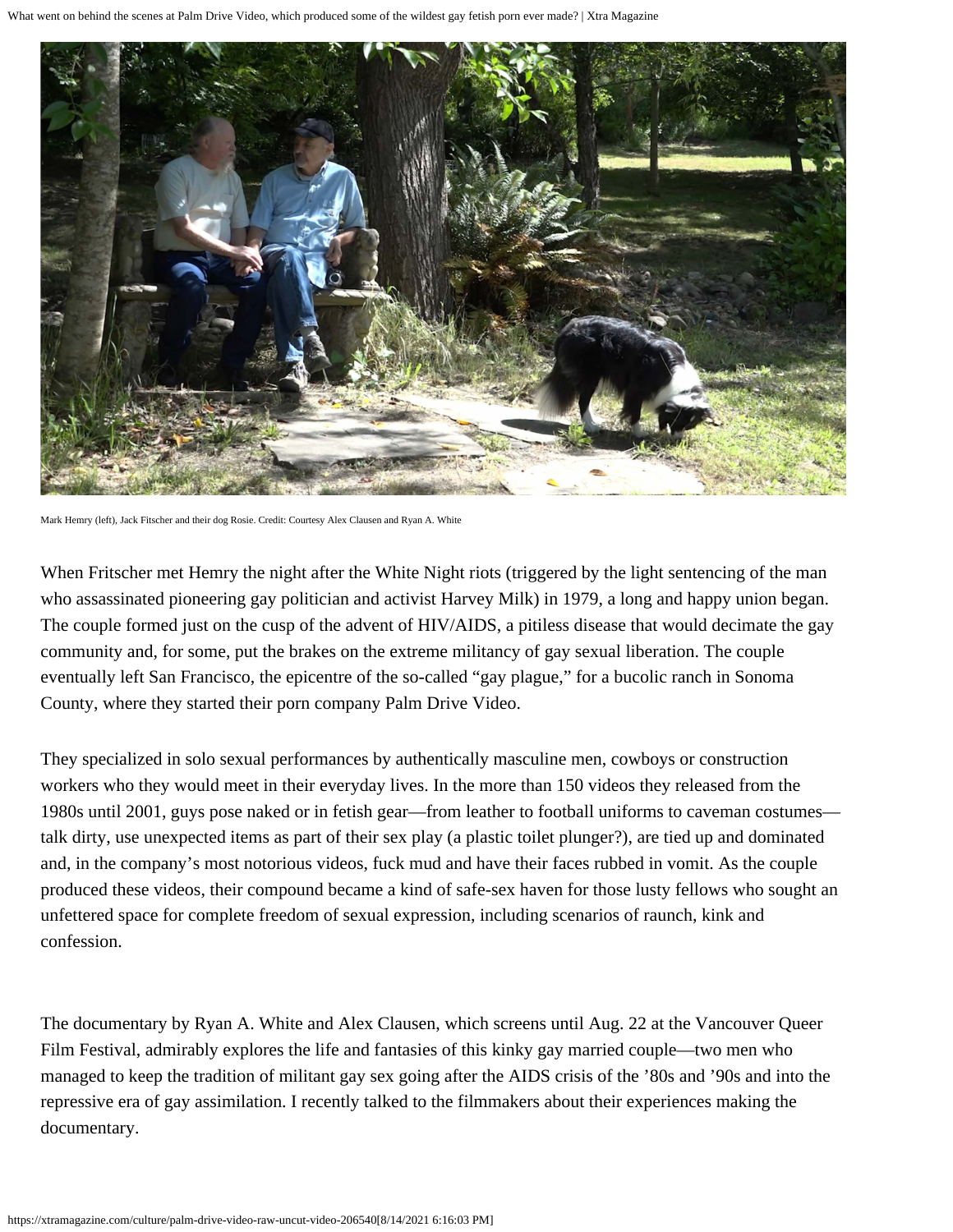On one hand, your documentary *Raw! Uncut! Video!* seems like a time capsule, but for the uninitiated or for people who didn't live through that period, it almost seems like science fiction. The porn that Palm Drive Video was releasing was a kind of extremism that is almost shocking today, especially for younger audiences. Are you expecting blowback or do people take it as a strange document of a bygone era?

**Alex Clausen:** It's hard to know. So far the reaction has been fairly positive. Older folks have had a take like, "I never really thought of looking at fetish porn in that way."

On social media, I get comments for things I don't consider offensive at all—a person putting their arm around someone else's throat while they're kissing them, for example. I'm not saying this is how everyone responds, but there's this strong idea these days of harm or safety, coercion or permission. Do you find it strange, the way that the zeitgeist has shifted to such a degree that those images are more shocking now than for a previous generation of gay men for whom it was just normal behaviour?

ADVERTISEMENT

**Ryan A. White:** One thing that's interesting about the kind of conversations we've had with folks about the film is the idea of the porn archive. When we look at gay history, going back to the 1960s, the 1970s, there's not a whole lot of visual archive of sexual cultures in particular. So we're looking at the archive of pornography as kind of a site of history, where we can find our lineages and our histories, where we came from, how we got here. That angle has been quite productive when we've been talking to folks. People will say, "I get what you're doing. This is way outside my box, but I get it."

But at the time those videos were made, they were an expression of someone's actual sexual life. It wasn't intended to be something confined to an archive. Sometimes I feel the same way about [my work](http://brucelabruce.com/films/)—you don't want to be forced to put it in a context that's not right. In your film, [American writer and feminist[\] Susie](https://twitter.com/susiebright) [Bright—](https://twitter.com/susiebright)I love her—said that the stuff from Palm Drive Video should be at the Whitney Museum of American Art, that it wouldn't be out of place there. In one way, I know what she's talking about, but on another level, I have mixed feelings about it because it's not something necessarily to be curated, it's the way that I chose to live my life and my sexuality. We're in an era of judgment, where morality seeps into a lot of the political discussions going on now. Is that something you have to tippy-toe around or can it be just presented as part of people's lived experiences?

**White:** Something in the film's exploration of fetish, which Jack and Mark talked a lot about, was the trust between them and the folks who are in their films. And I'm hoping that aspect of the film, perhaps, pulls away some of the hard reaction to, "Oh, is there consent?" I would hope that maybe people are drawn in a little more because it's clear that this was a safe space for people.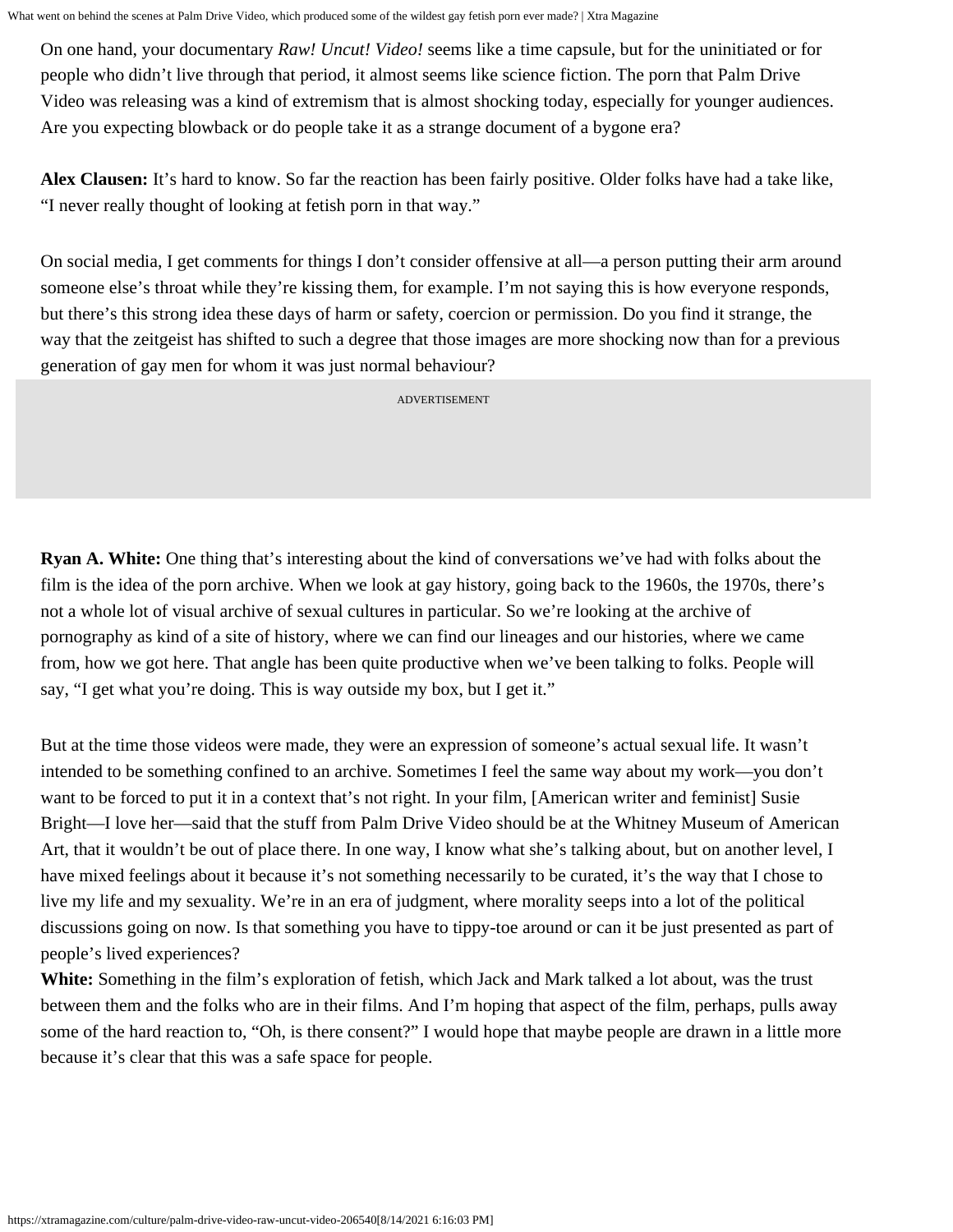

Palm Drive Video model Randy Rann in "Daddy Made Me Eat His Tools." Credit: Jack Fitscher

When you talk to the mother of the straight guy who's a bit ambivalent about what he did in the Palm Drive videos, it's not like he has negative feelings towards that; it's something he knows he doesn't need to be ashamed of. But it's reassuring that it's his mother who tells him that. In the film, there is that element of trust and consent, and of forming relationships with people. But putting it in the context of the more contemporary leather scene, do you think the scene has become more like fashion? Have elements of the original scene gone underground, or are not as vocal as they once were, because they think there might be disapprobation or a kind of scrutiny on what is done in the scene?

**White:** We had a lot of conversations about this kind of stuff with Jack and Mark. Toward the end of the documentary, Jack's going through some Super-8 footage that he shot in the '60s and early '70s, before they did Palm Drive Video. He made a comment that everything was so homemade back then. There were no stores that sold all this bondage gear. You made that yourself. You found some rope. Whatever you had in your garage or in your toolbox suddenly became part of that exploration.

I love that boot with the two little straps on it so that you can put it on your face. That would be high fashion now, but it was obviously improvised. I'm definitely stealing that idea.

**White:** That was neat, seeing the stuff that they had saved. Now there's been this commercialization of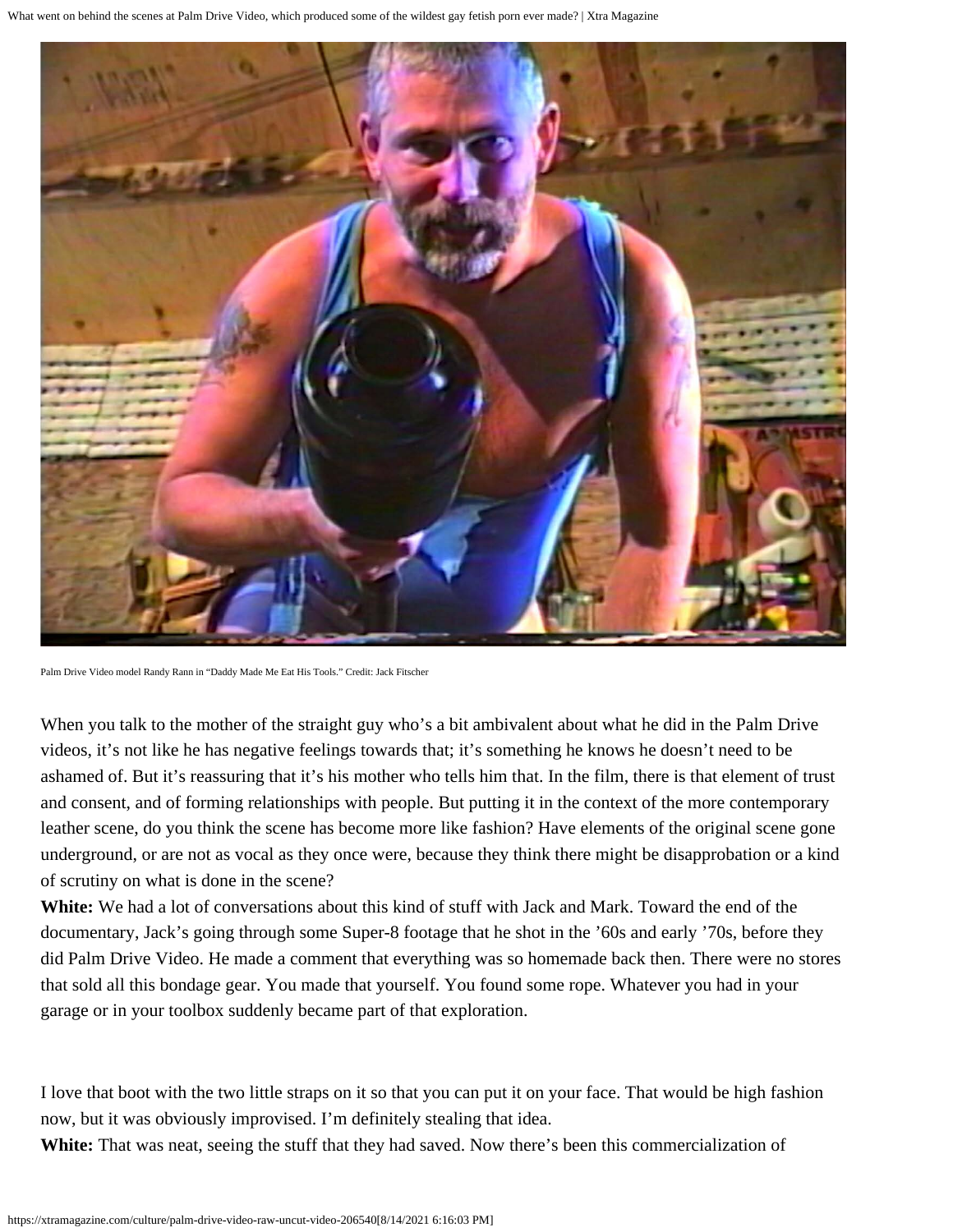sexuality and fetish. People have easy access to ball gags or harnesses or whatever. But going through the archive with Jack and Mark, and going through their garage, where they have a lot of costumes and things they've saved over the years, it brought us back to how these folks were pioneering this scene, looking at what they had available and asking, "How can we make this sexy? How can we integrate this into our erotic lives?"

ADVERTISEMENT

I like the irony of the fact that the AIDS crisis almost forced people to become more extreme in their sexuality, or at least to explore more extreme fantasies. Because, in a sense, the SM scene, and what Jack and Mark were doing, was safe sex. They were shooting individuals, usually not more than one person, which was like built-in safe sex. But back in those days in the '70s, early '80s, post-liberation but pre-HIV/AIDS, a lot of gay men seemed to live their lives like what was going on in these videos. There was a much more militant sexual attitude, where maybe the average gay man, when he wasn't working, would sometimes live his life like he was a porn star. In the film, Mark said he had a day job, but as soon as he came home, it was this whole other highly sexualized life. Is there that same kind of outlet now for people or do they not need it in the new era of assimilation?

**White:** For queer folks, with having more acceptance, in not feeling confined, perhaps that pressure is not there as much to enact more extreme fantasies. Maybe this is not exactly answering your question, Bruce, but I feel that in a lot of ways the AIDS epidemic did put a big damper on the idea of queer folks just doing whatever they wanted to do.

There are speed bumps sometimes, but AIDS was more than just a speed bump.

**White:** It was a pretty big speed bump. Jack and Mark retreated because of AIDS. They left San Francisco, they got this ranch in Sonoma County, California. But then at the same time, they maintained that sort of dayto-day sexuality through their filmmaking. Jack didn't say this himself, but I see it in Jack's filming—the camera was, in a way, his dick. While Mark would be off at work, Jack was able to have these guys come over to the house, and Jack would get to have these scenes with these guys, push them and get them to do what they wanted to do and explore. But it was safe because he was behind the camera and he wasn't actually physically engaging with them. And then Mark comes home and goes through all that footage and then gets to have his own sexual experience as the editor, the person who brings it all together. The filmmaking aspect of it kept them going and kept them active sexually, but in this very safe way. Then they had this creative artistic output in the end.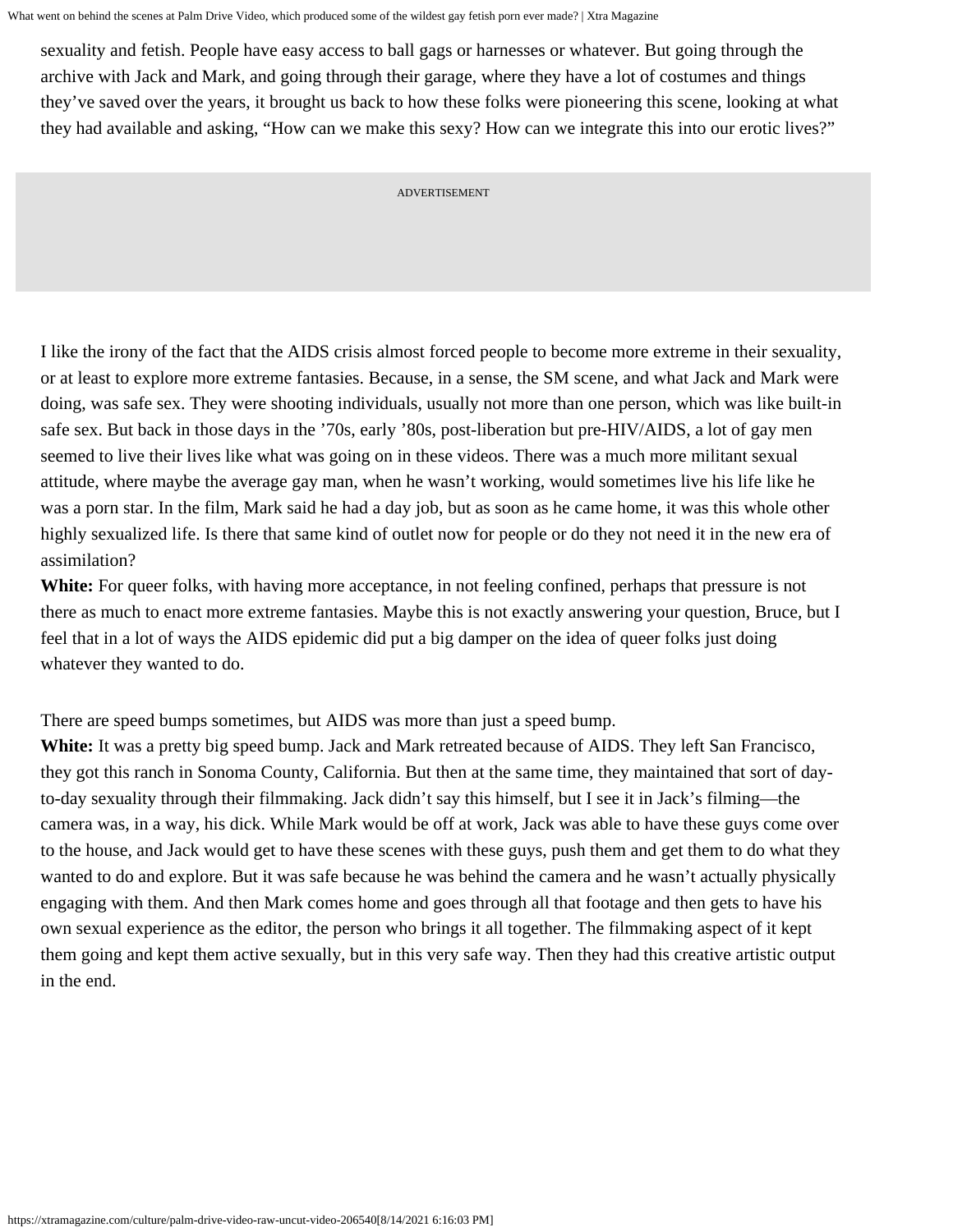

Palm Drive Video model Thrasher watches one of his performances with his mother. Credit: Courtesy Alex Clausen and Ryan A. White

They embodied both sides of the gay experience, in terms of their being an extremely long-term couple who have this very loving relationship, which fits in more today with the model of marriage. But they had their cake and ate it, too. When you look at that gay militancy in the late '70s and early '80s, every city had a number of dedicated gay leather bars. The very act of liberation, after having repressed your sexuality for so long, was your sexuality bursting out of the closet, where suddenly anything was available to you. What do you guys think about the fact that that no longer exists? Or does it exist and I'm just not tuned into it?

**Clausen:** I hope those things are going on and I hope it's without social media, without being covered by the media. For some of those things to be successful, it can't be super accessible like everything is now. When everything is so well covered and documented, it loses its specialness.

That whole generation of gay pornographers, lik[e Peter de Rome](https://www.youtube.com/watch?v=nl5A37R8rpM)[, Wakefield Poole](https://www.indiewire.com/2014/07/who-is-wakefield-poole-and-why-havent-you-heard-of-him-216218/)[, Jack Deveau](https://vimeo.com/90196228) an[d Fred](https://www.artforum.com/film/william-e-jones-on-fred-halsted-20966) [Halsted](https://www.artforum.com/film/william-e-jones-on-fred-halsted-20966), they were very educated, very cultured men. They know a lot about the history of eroticism and about [de Sade](https://www.smithsonianmag.com/history/who-was-marquis-de-sade-180953980/) and those kinds of things. Did you find out what Jack and Mark's references are? *Drummer* was almost like a magazine for the refined leather men, even though it was super dirty, because there were also articles about other things.

ADVERTISEMENT

**White:** One thing about *Drummer* was that it was before there were apps, before there was the internet. You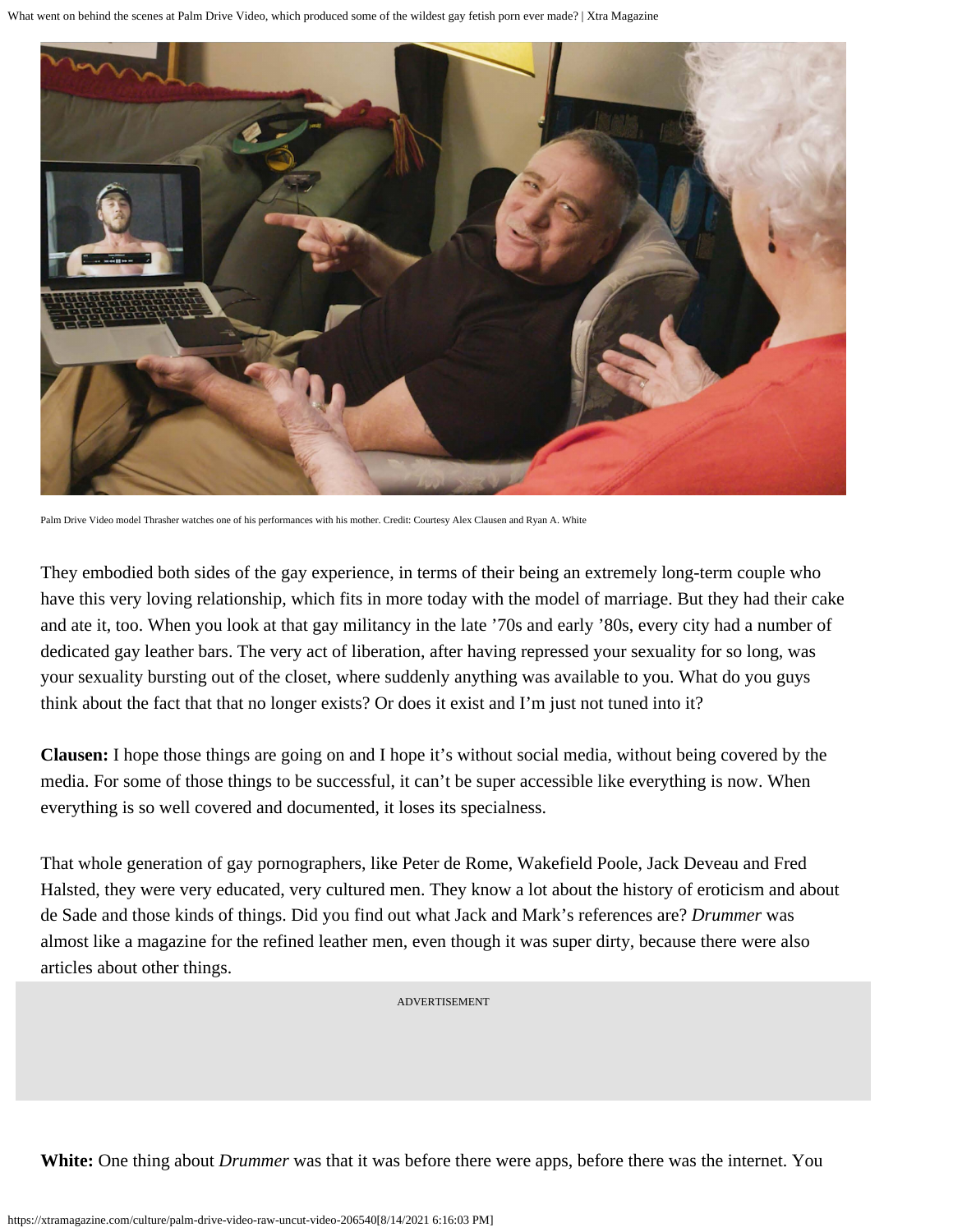met people in *Drummer*—the whole personals section was incredibly important. That's how men who were into that kind of fetish sexuality met each other. Yes, there are hot photo spreads, and Jack always considered himself something of a—not an anthropologist, per se, but he would see what was going on in the scene in San Francisco or in New York, what was going on at the Mineshaft. Are cigars "in" this month? Then he would do a story on cigars or on cowboys or whatever. You might not have known you were a cigar fetishist until you saw some hot dude in *Drummer* smoking a cigar. Then you'd look in the personal ads and find all these cigar dudes.

Jack is almost like the late American fashion photographer B[ill Cunningham](https://www.nytimes.com/2016/06/26/style/bill-cunningham-legendary-times-fashion-photographer-dies-at-87.html) of the leather scene. He not only observes the zeitgeist, but he ends up influencing it as well. What about this idea of the performance of masculinity, the performance of gender and whatnot. When you see, in the film, the way Jack found the models —I hate to use the word "authentic," but they were these super masculine guys, some of them working class. It used to be a fetish for some people if they were in a bar and met a real ditch digger or rancher or farmer. Does that same kind of authenticity exist in our contemporary culture?

**Clausen:** Near the end of the film, when they talk about the end of Palm Drive Video, they talk about the difficulty finding the models that they were looking for, what they considered their authentic models.



Palm Drive Video VHS tapes. Credit: Courtesy Alex Clausen and Ryan A. White

Maybe gay bars in the past were more of a melting pot and I'm not sure people have the same access anymore. **White:** The culture has changed so much, too. Jack and Mark would go to gay bars searching for models, but they would also go to the county fair, be hanging out around the bathrooms. They'd go to construction sites. Pick up hitchhikers. Some of the models were dudes they picked up on the side of the road.

It could have been dangerous, I'm sure.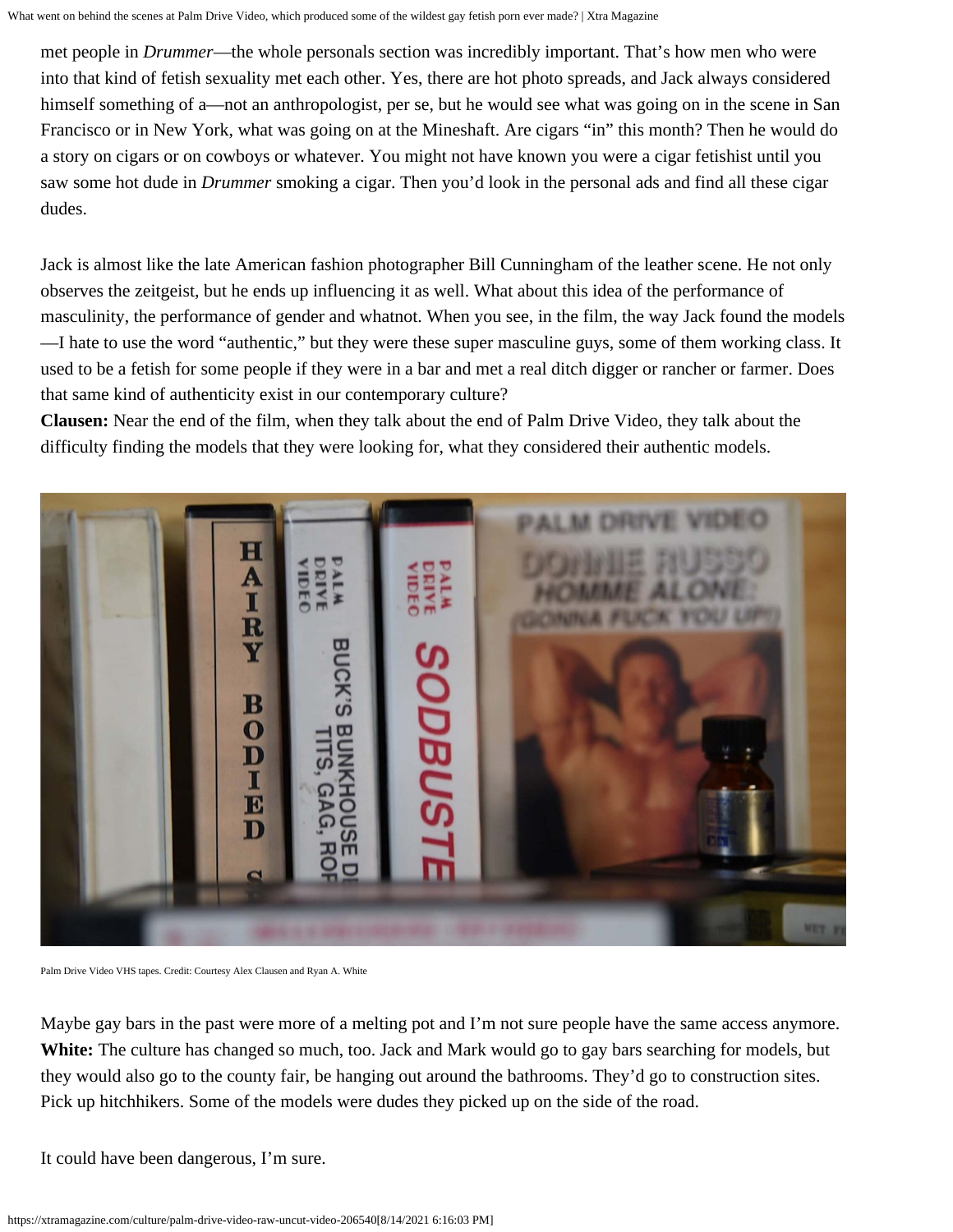**White:** For better or for worse, and I think for worse, that kind of cruising culture is pretty much gone. Most folks don't go to public restrooms to look for sex anymore. Some might, but fewer than in 1987 or 1977.

There's a lot more cameras, there's more monitoring of it. It's more clamped down on. Did you talk to Jack and Mark about how they view more contemporary ideas in the gay world about sex and sexuality? **White:** They absolutely love everybody showing off online. They love that.

They probably love OnlyFans because they kind of invented OnlyFans in a weird way. It sounds funny, I know, but had there been social media back then, they would have been on top of it. But it was melancholy for me when, near the end of the film, they were wondering where all this stuff would end up. Would it be in a gay archive or maybe in an art context, or would it be the dumpster? Do they have a plan for archiving all their stuff?

**White:** They have identified a few major archives within the United States that deal with sexuality and sexual culture who are going to be taking some of the Palm Drive archive. They were such a boutique studio, selling everything on VHS out of their own house. There were other companies doing similar things, but then, who's got the market cornered for mud fucking?

The mud fucking is the image that nails the whole brand the best. I love that. I'm going to steal that, too.

ADVERTISEMENT

Raw! Uncut! Video! *screens at the [Vancouver Queer Film Festival](https://outonscreen.com/vqff/) until Aug. 22. Bruce LaBruce's 13th feature,* Saint-Narcisse*, is currently on the festival circuit. This interview has been edited for length and clarity.*



[More From This Contributor](https://xtramagazine.com/contributor/bruce-labruce)

Bruce LaBruce is a filmmaker, photographer, writer and artist based in Toronto but working internationally. Along with a number of short films, he has written and directed 11 feature films, including *Gerontophilia*, which won the Grand Prix at the Festival du Nouveau Cinema in Montreal in 2013. As a photographer he has had numerous gallery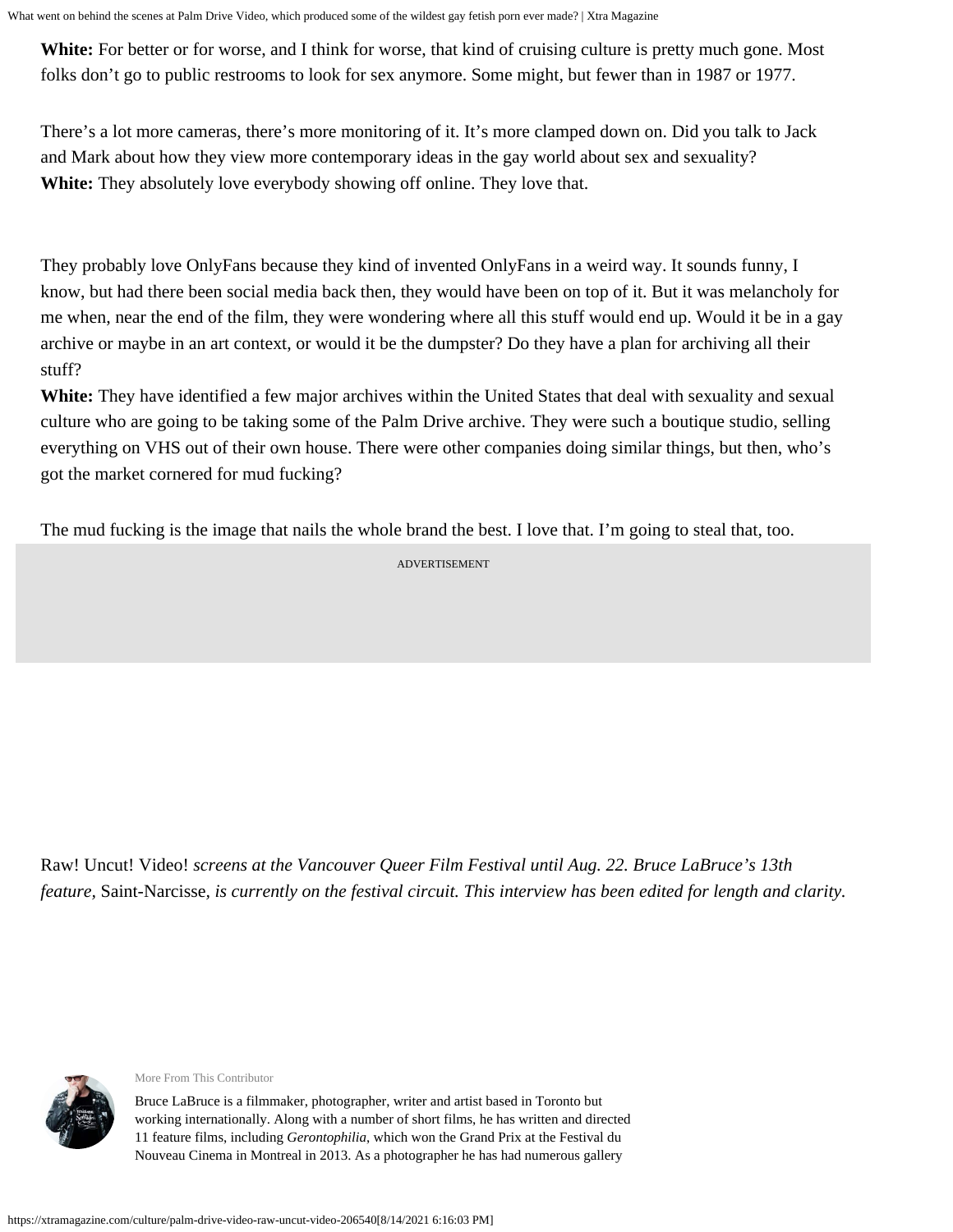shows around the world, including a photo exhibit called *Obscenity* at La Fresh Gallery in Madrid which caused a national ruckus in Spain. His feature film *L.A. Zombie* was notably banned in Australia. His latest feature, *Saint-Narcisse*, will be released in 2021.

[BruceLaBruce](https://twitter.com/BruceLaBruce)

READ MORE ABOUT: [Culture](https://xtramagazine.com/culture), [TV & Film](https://xtramagazine.com/culture/tv-film), [Profile](https://xtramagazine.com/format/profile), [Feature](https://xtramagazine.com/format/feature)

[Editorial Standards](https://xtramagazine.com/standards)

# KEEP READING



**[Culture](https://xtramagazine.com/culture)** 

#### [Pride had its moments, but I'm still](https://xtramagazine.com/culture/vancouver-pride-recap-covid-206708) [not ready for 'normal'](https://xtramagazine.com/culture/vancouver-pride-recap-covid-206708)

Vancouver Pride arrived toward the end of the 2021 Pride season. But were things good enough yet to be "normal"?



[Drag Race](https://xtramagazine.com/culture/drag-race)

['RuPaul's Drag Race All Stars 6'](https://xtramagazine.com/culture/rupauls-drag-race-allstars6-episode9-ranking-206710) [Episode 9 power ranking: The final](https://xtramagazine.com/culture/rupauls-drag-race-allstars6-episode9-ranking-206710) [four—or is it?](https://xtramagazine.com/culture/rupauls-drag-race-allstars6-episode9-ranking-206710)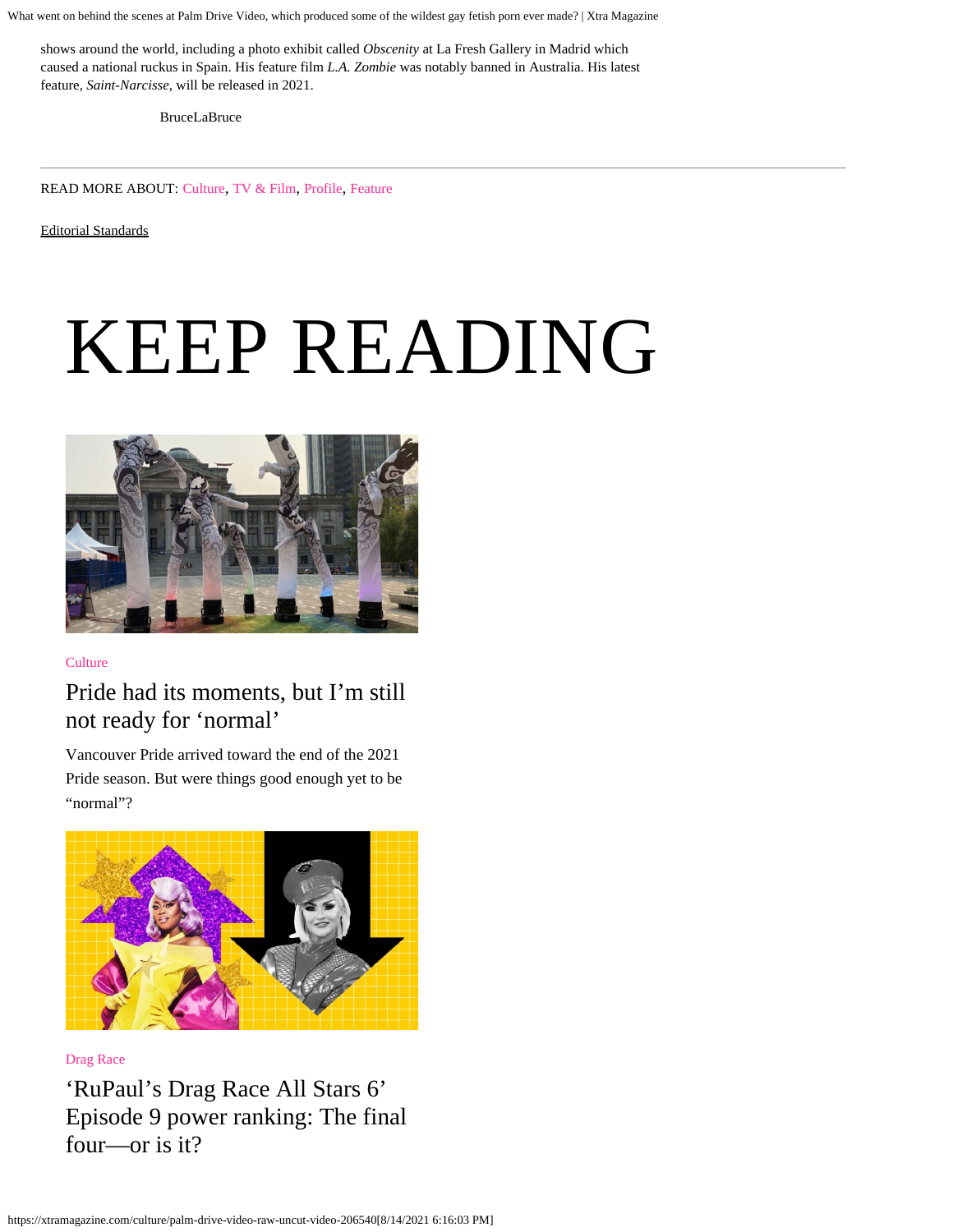Here's the status quo—for now!—before the long promised game-within-a-game reveals itself



[Drag Race](https://xtramagazine.com/culture/drag-race)

### ['RuPaul's Drag Race All Stars 6'](https://xtramagazine.com/culture/rupaul-drag-race-allstars6-episode9-recap-206690) [Episode 9 recap: Tot Girl Summer](https://xtramagazine.com/culture/rupaul-drag-race-allstars6-episode9-recap-206690)

Have we finally reached the game-within-a-game?



**[Culture](https://xtramagazine.com/culture)** 

#### [Robin's queer. We love to see it!](https://xtramagazine.com/culture/robin-batman-coming-out-206521)

A new Batman comic finally makes the homosexual subtext text

ADVERTISEMENT

[Xtra Magazine](https://xtramagazine.com/)

[ABOUT US](https://xtramagazine.com/about)